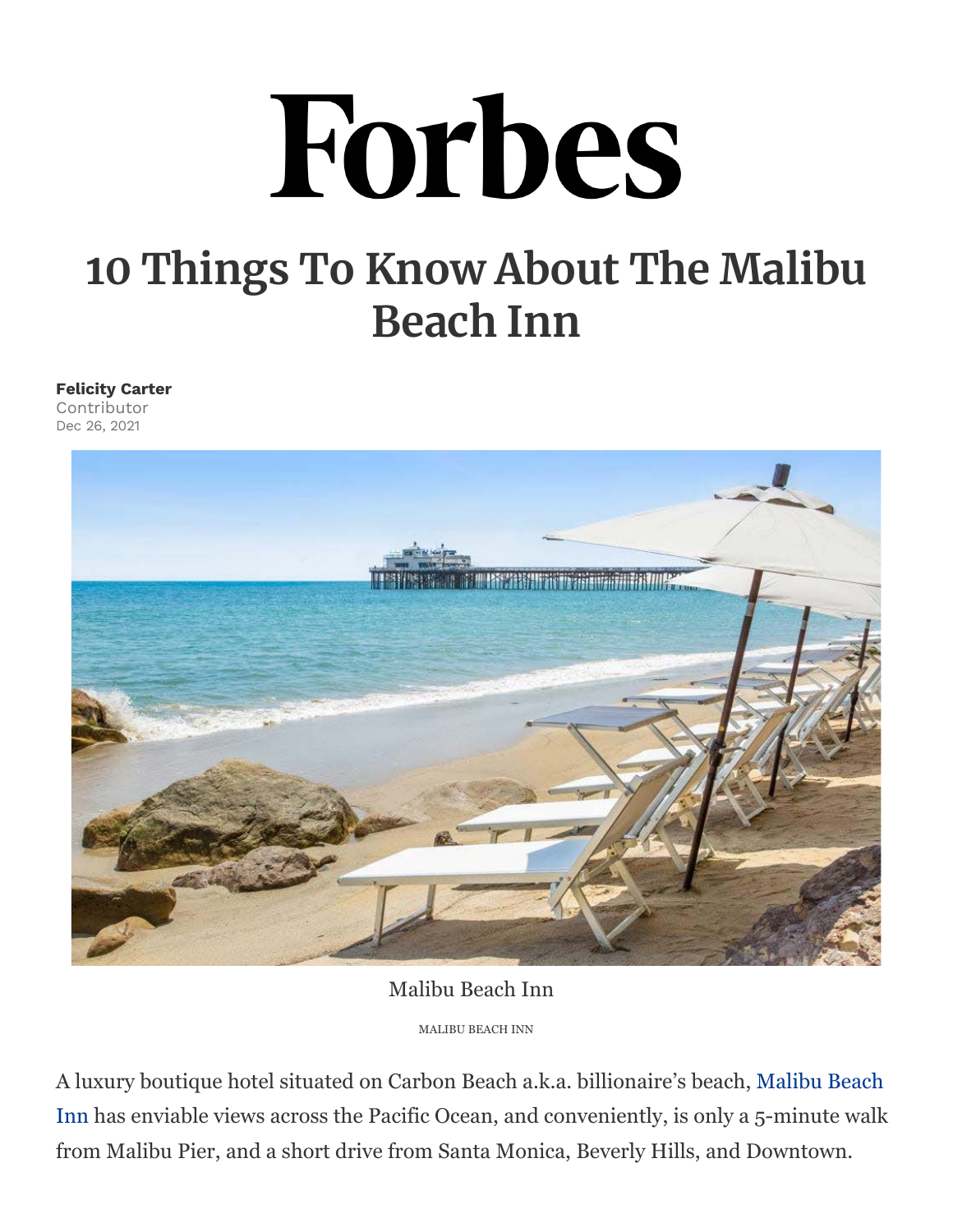Featuring 47 guest rooms, expect glass aplenty and balconies to showcase the beautiful ocean views. Then there's the Carbon Beach Club restaurant that serves up dishes inspired by the Pacific and Mediterranean coast alongside a fine selection of wines, unwind courtesy of the CURE Daily Spa, and lounge on the private beach while taking in the ocean scenery. Gregory Day, President of Hospitality, shares 10 things to know about this boutique hotel.



Malibu Beach Inn exterior MALIBU BEACH INN

**A private beach in Malibu:** It is very rare in California for a beach hotel to actually own the land it sits on. However, Malibu Beach Inn is just that hotel. The property sits on Carbon Beach in Malibu (a beach often referred to as "Billionaire's Beach" for the number of high-net-worth individuals who have homes on this stretch of sand) within a natural cove which allows minimal egress to those outside of the hotel's property-line. This affords guests the ability to relax on the hotel's Italian sun-loungers largely uninterrupted, whereas other beach hotels sit on public beaches.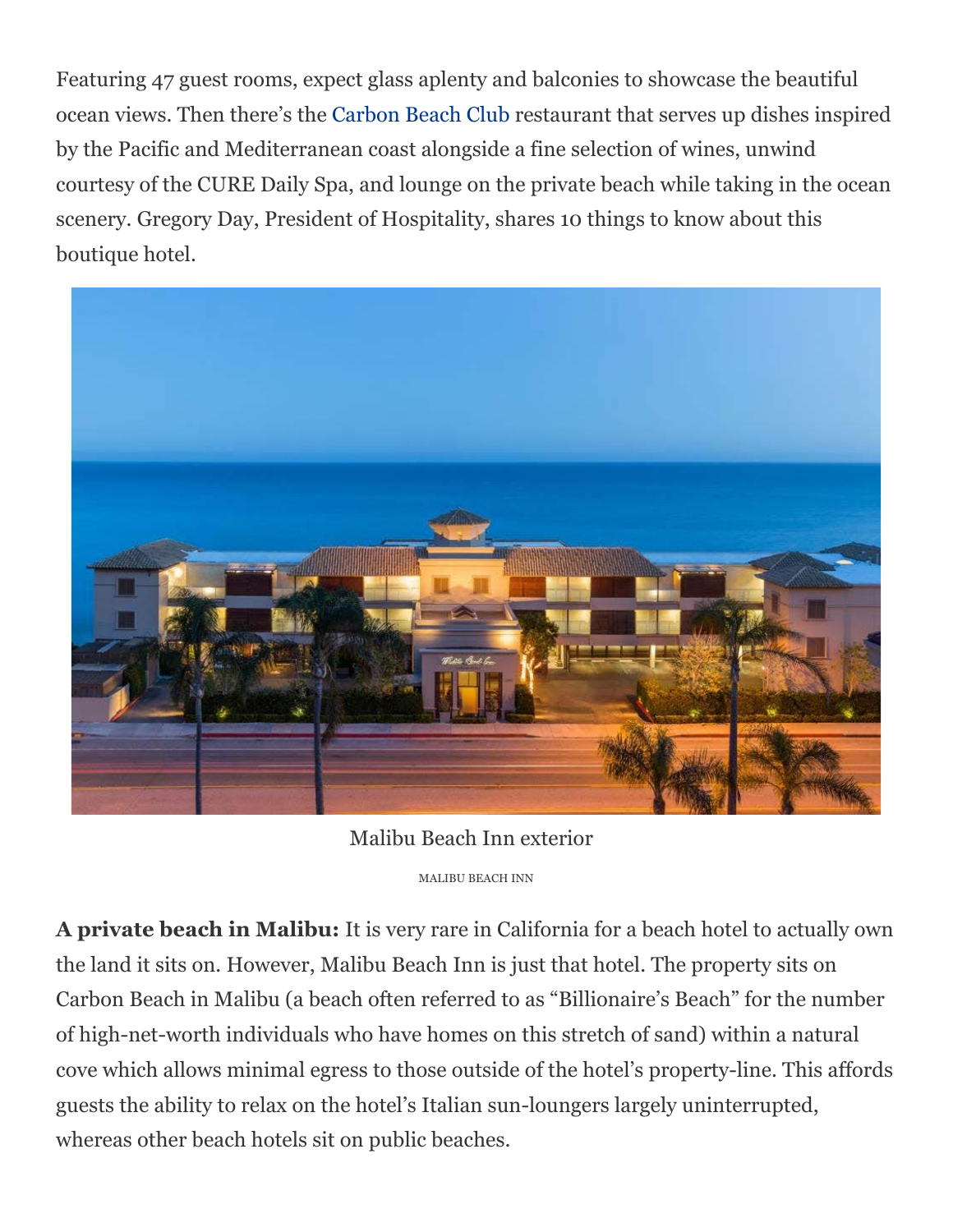**Wine your way:** CBC Restaurant (eponymous acronym for *Carbon Beach* Club) at Malibu Beach Inn has won six (6) consecutive Wine Spectator Awards. And whilst the wine program is certainly all you would expect given the accolades its what's *not* on the wine list that will impress you. First, certainly the wine list is excellent with a nice balanced selection of new and old world wines (heavier on California and Italy; An impressive Rosé selection; while most bottles are the standard 750ml size, there are also half bottles (375ml) and large formats within each section), and certainly their by-theglass program is well constructed with a hearty 6 oz. pour (most restaurants our 4.5-5 oz.). However, should you see something on the by-the-bottle list that peaks your curiosity, they will open any bottle on the list and serve it to by the glass (with a minimum commitment of 2 glasses)! So, should you really want to experience a glass of Dominus Estate Christian Moueix (2021's Wine Spectator #1 rated wine), you could do so at CBC Malibu.



Malibu Beach Inn entrance

MALIBU BEACH INN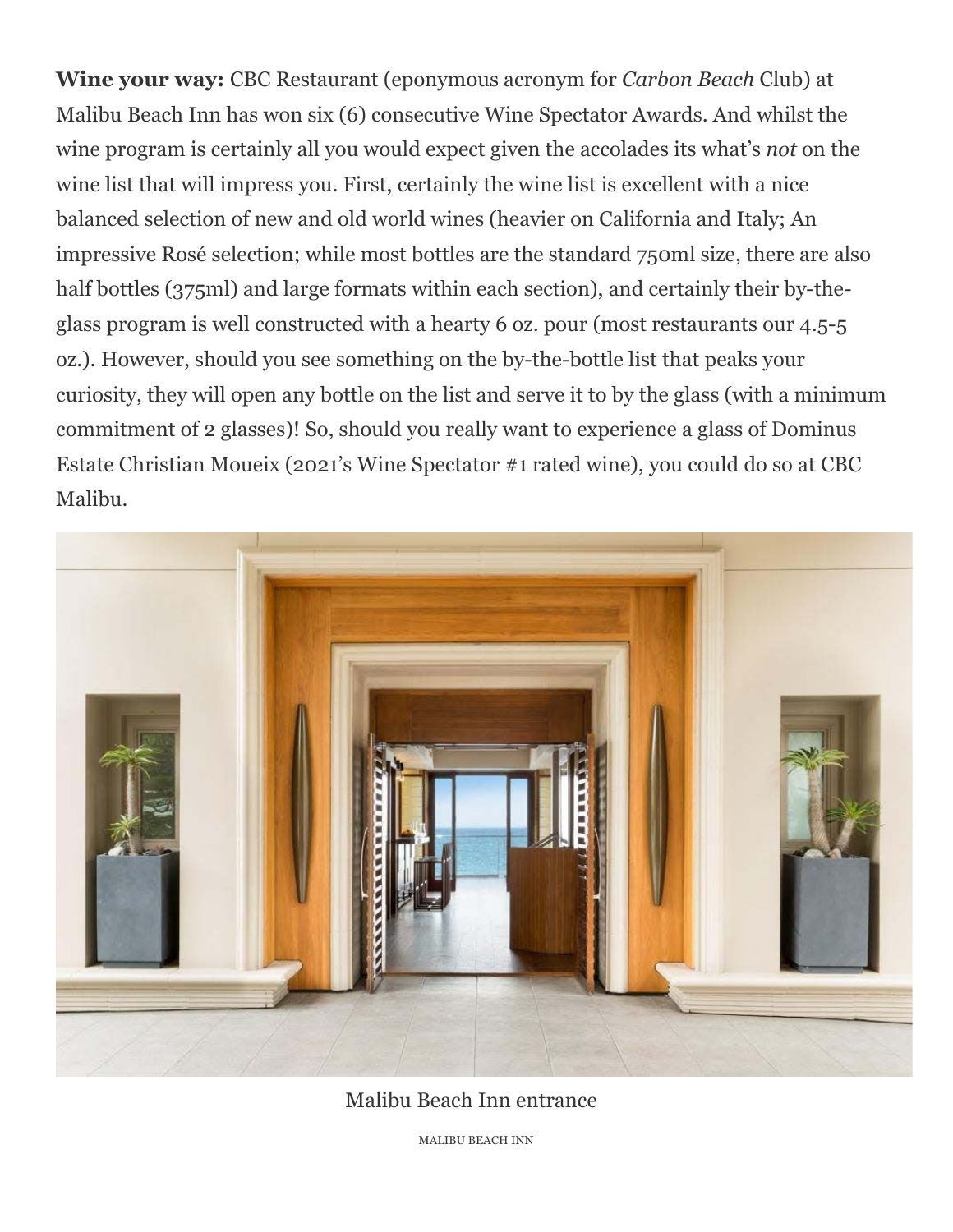**34 steps:** Beach access as we have talked about can be tricky in California and Los Angeles is no exception. Santa Monica's broad beaches are beautiful but your walk from the hotel to the water can be the length of 3 or 4 football fields. Malibu Beach Inn is 34 steps. 34 steps down their private stairway (which is grandfathered—In Malibu you cannot construct private stairs to be beach) and you are literally in the water. The hotel's proximity is so close to the ocean that the posted tide chart (daily) will let you know when the beach is available. At some points during the day the ocean is under the hotel!

**A taste of the Daylesford Spa in Malibu:** The Bamford family have owned and operated the Daylesford spa in the United Kingdom for many years. Their famous spa line (and family named) Bamford is a keepsake item for all who visit. Malibu Beach Inn is the only hotel in North America to carry their line in the guest rooms complimentary in all room categories. The Shampoo, Conditioner, Body Wash, Body Lotion and milled soap bars all have a wonderful geranium scent and is all produced organically and biodynamically in the UK.



Malibu Beach Inn, King Pier View room

MALIBU BEACH INN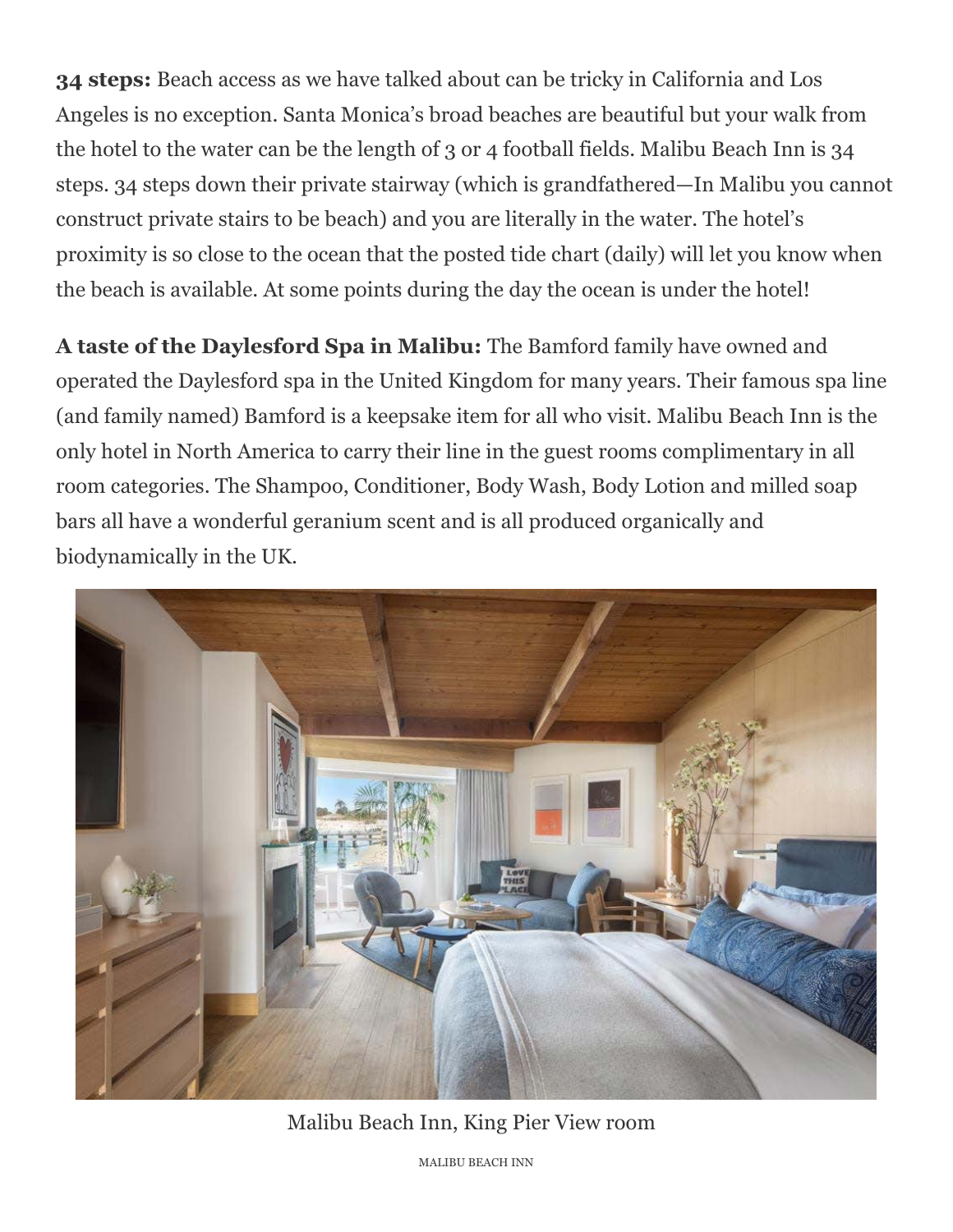**They actually change the linens-every day:** Like most luxury hotels, Malibu Beach Inn offers guests the option of not doing so, but the age old question in a hotel of "did they or didn't they" when it comes to changing linens in incontrovertible given that this boutique property boasts three (3) different colors of linen! Each day you are greeted with a new color of Bottle Green, Washed-Out Blue or Brilliant Yellow. The hotel uses the family millinery Bellino Fine Linens from Italy.

**Everything in the hotel was purpose built for its space:** With so many designers using production facilities across the globe, Malibu Beach Inn's designer, Waldo Fernandez opted for everything to be purpose built in the Los Angeles area for each guest room. Decked out in Japanese-Scando inspired white oak, the bed, tables, dresser, desk-Everything was hand-made for each guest room. Mixed with soft greys and deep blues the overall aesthetic is contemporary yet comfortable.



Malibu Beach Inn, King Pier View Balcony

MALIBU BEACH INN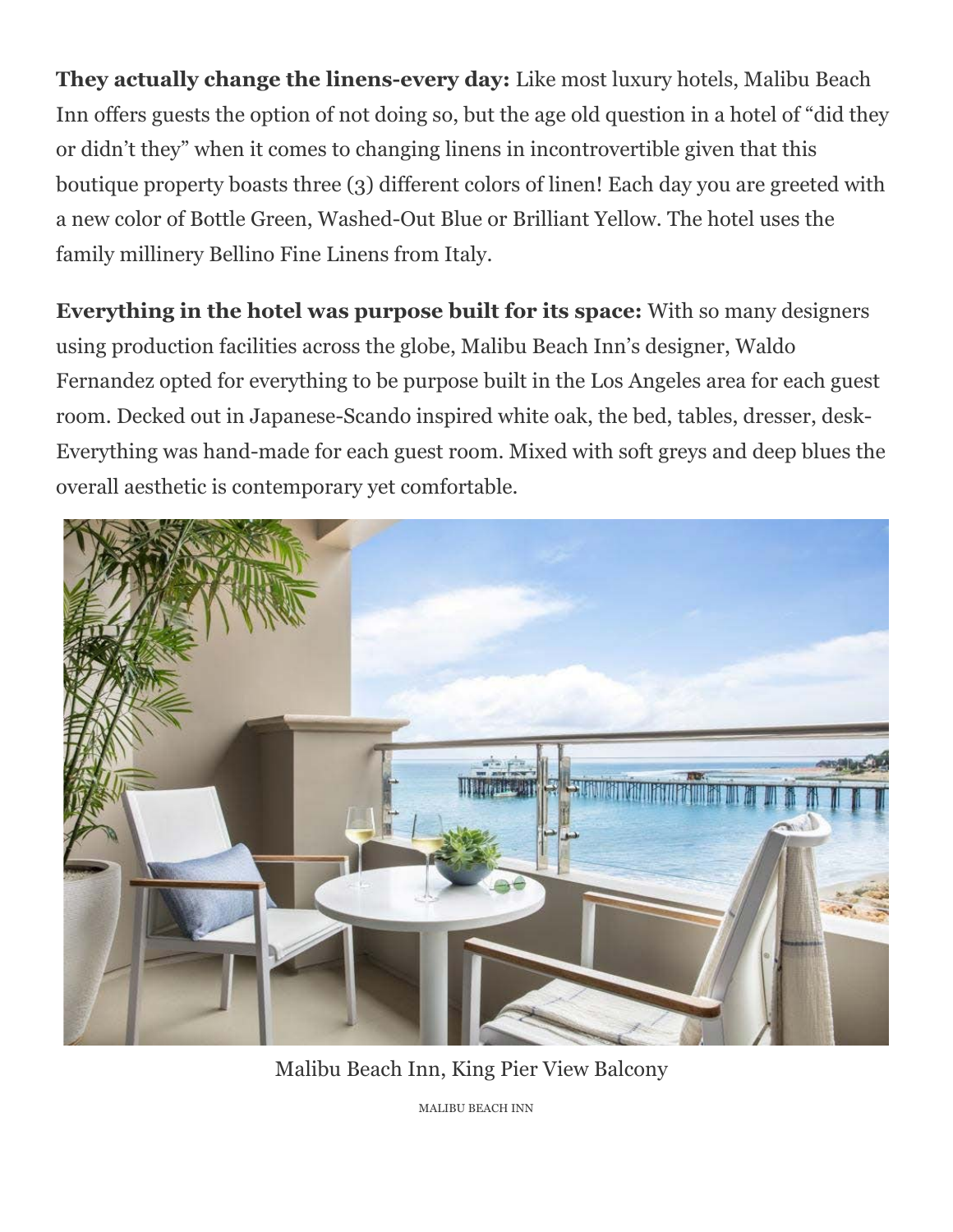**Not your ordinary turndown:** As many hotels have gone away from nightly turndown service (even before the pandemic), Malibu Beach Inn leans heavily into it and insisted on keeping the service even during the year that shall not be named! In addition to the comfy slippers, bed mat, robes and waters, MBI provides a beautiful duo of Chocolate Truffles from Luxury Chocolatier *Vosges*. This is no ordinary "pillow treat" and if you can't get to the hotel, you can order it at www.vosgeschocolate.com.



Mailbu Beach Inn, Room 101 Bathroom

MALIBU BEACH INN

**How's the Wi-Fi?** Not to get too technical here, but not all complimentary Wi-Fi is created equal. In addition Malibu Beach Inn providing complimentary Wi-Fi, it is plentiful with a 200mb network dedicated to the guest internet. Feel free to live-stream!

**Yes, chef:** In addition to every seat having an ocean view (both inside and out) CBC Malibu restaurant in the Malibu Beach Inn boasts Top Chef France finalist David Fricaud as its Executive Chef. Chef David's mix of coastal cuisines of California and the Med paired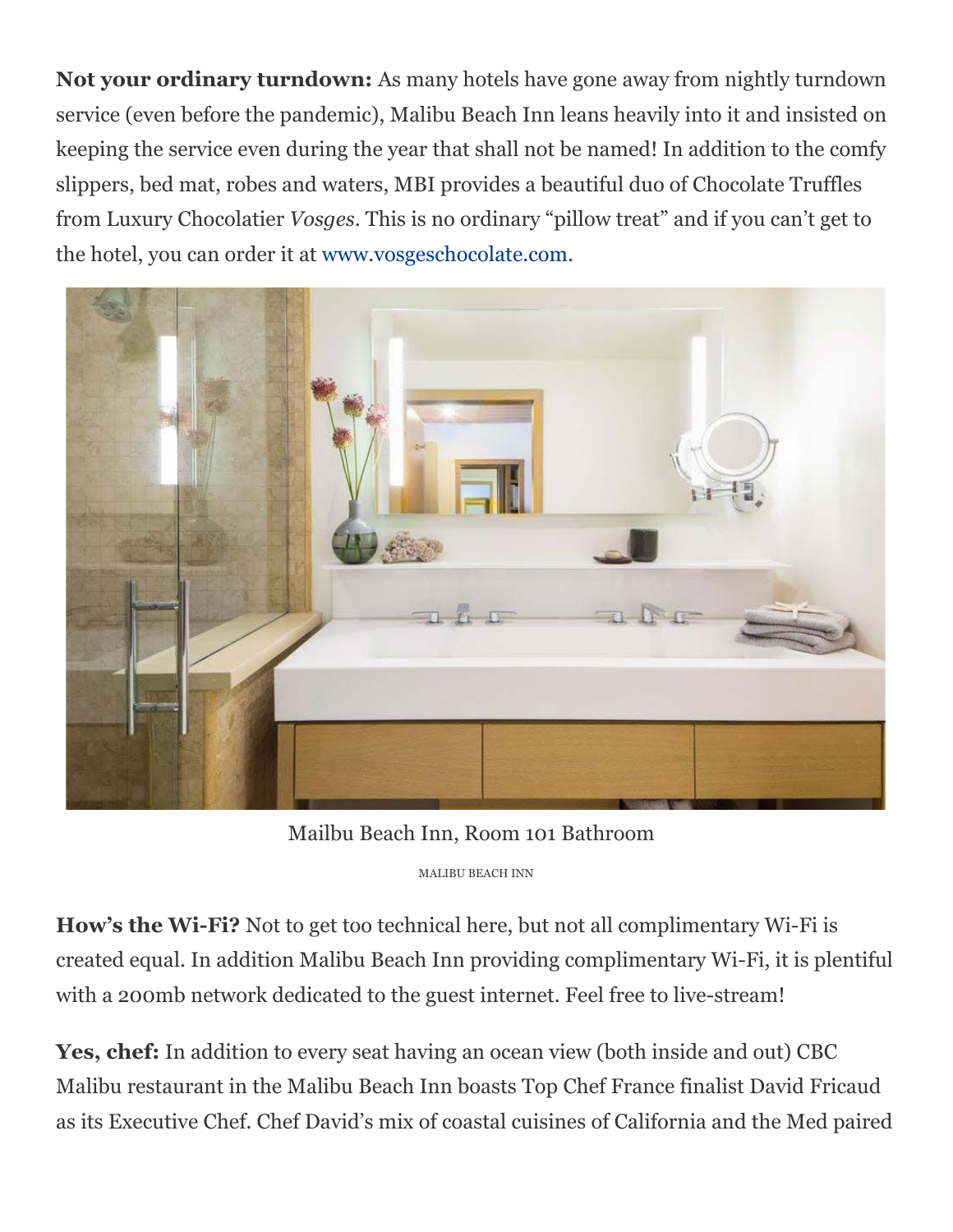with his natural French technique make for some surprising dishes using the best available ingredients.



Malibu Beach Inn, Room 101 Bed MALIBU BEACH INN

**Bigger is not always better:** One of the biggest advantages of Malibu Beach Inn's size (the boutique ocean front property is just 47 rooms) is that this naturally lends itself to smaller overall crowd sizes. There is no need to rush down at sunset and place your book and towel on your sun-lounger—It will be there when you are ready for it. And although the ocean front restaurant is open to the public, hotel guests are always given priority seating. It's size also lends to the staff's unique ability to connect with their guests. As one of the Leading Hotel's of the World, it boasts perennially being in the top 10 of overall customer satisfaction, it was chosen as the #1 hotel in Southern California in Conde Nast Reader's Choice Awards, and the #1 Boutique Hotel in North America in the World Travel Awards.